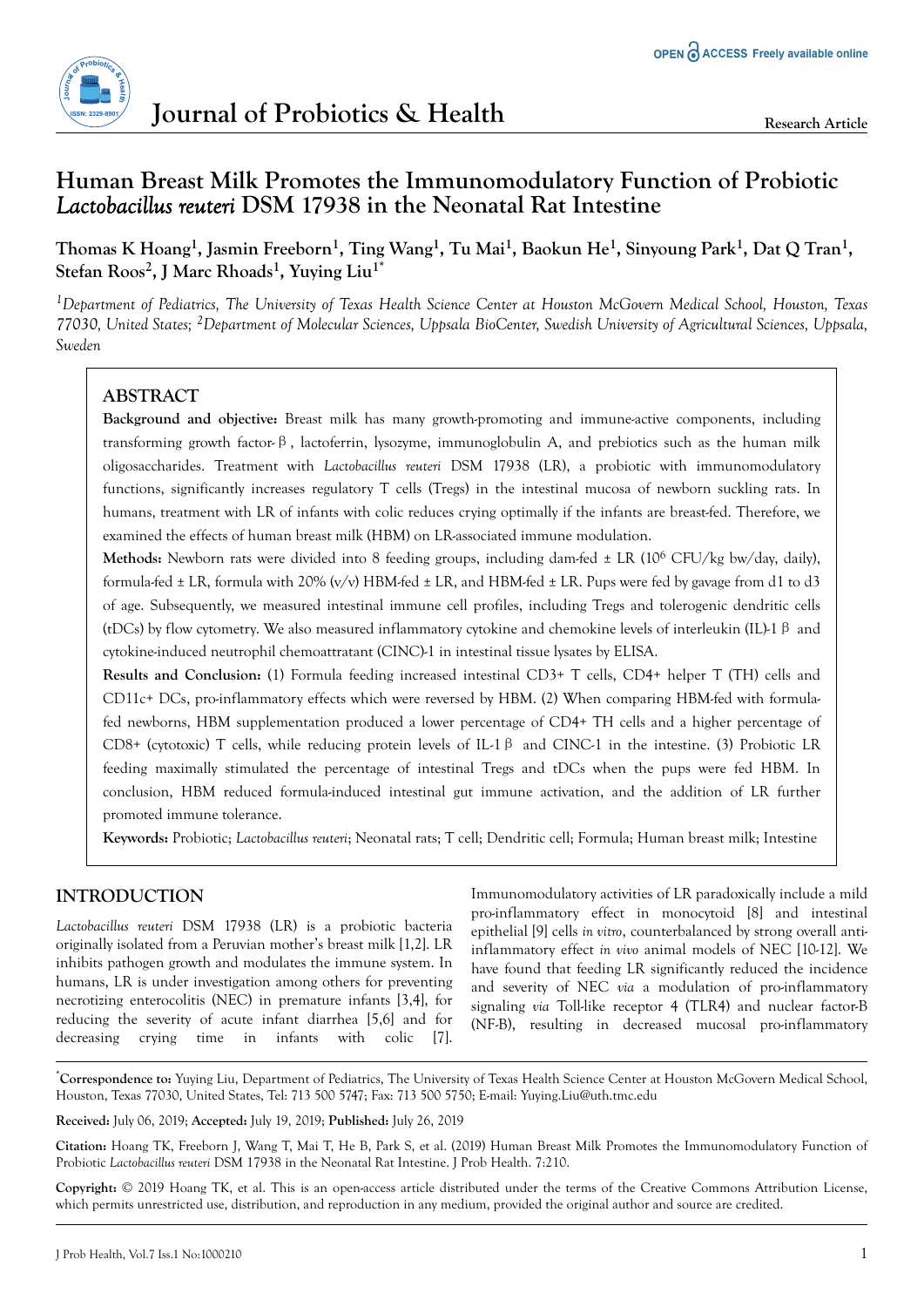#### **Hoang et al.**

cytokines such as tumor necrosis factor (TNF)-α and interleukin (IL)-1β [11].

LR modulates the composition of intestinal immune cells in neonatal gut, including dendritic cells (DCs), effector memory T (Tem) cells (eg. TH1/TH2/TH17 cells), and regulatory T (Treg) cells. Tregs are a distinct T cell subpopulation that is engaged in sustaining immunological self-tolerance and homeostasis. The transcription factor FoxP3 plays a key role in Treg development and function [13]. Tregs regulate and attenuate other TH subsets to control inflammation and allergic responses. In the absence of Tregs, Tem cells lose control and migrate to peripheral sites, where they produce inflammation. For example, the scurfy mouse is a model of a multi-organ human disease caused by Treg-deficiency, called IPEX syndrome (immunodysregulation, polyendocrinopathy enteropathy, with X-linked inheritance) syndrome [14,15]. LR prolongs survival and reduces disease severity of scurfy mice by modulating gut microbiota, profoundly altering a number of key metabolites, and inhibiting TH1/TH2 development *via* the adenosine receptor 2A [16,17].

In neonatal NEC models, we found that LR facilitates the induction of immune-modulating Tregs while lowering proinflammatory Tems in the intestinal mucosa [11,12]. We recently reported that the protective effect of LR against NEC (involving DCs and T cells) is mediated by TLR2 signaling [18]. DCs are central to this process. Tolerogenic DCs (tDCs) facilitate the generation of tolerogenic T cells (such as Tregs) recognizing food antigens and the commensal microbiota and preventing unnecessary hypersensitivity reactions [19].

During our NEC studies, we observed that LR combined with suckling (breast milk) in newborn rat pups significantly increased the proportion of Tregs in the intestine; and a change in Tregs was observed within 24 hours. This phenomenon was much slower in the formula-fed animals that were separated from their mothers immediately after birth [10]. These results imply that breast milk components may enhance immune modulation in response to LR. Breast milk contains lactose, whey, casein, and a variety of bioactive components such as IgA, lactoferrin, β-lactoglobulin and α-lactobumin that directly or indirectly modulate the immune system [20]. Maternal milk is also the major source of epidermal growth factor (EGF) for neonates, which plays an important role in preventing NEC [21]. Human milk oligosaccharides, the major carbohydrate in breast milk, powerfully facilitate the colonization by beneficial Bifidobacteria in the newborn [22]. However, it is unknown whether human breast milk (HBM) promotes the immunomodulatory activity of LR in the neonatal gut.

In this study, we examined the effects of LR under different feeding conditions in the newborn rat, including dam-feeding, cow-milk-based formula feeding, feeding cow-milk formula supplemented with 20% (vol/vol) of HBM (20% HBM), and finally HBM (100% HBM) feeding. We measured the impact of milk source on T cells (total T cell number, TH cells, cytotoxic T cells, and Tregs), tDCs and quantified changes in proinflammatory signaling proteins including cytokine interleukin (IL)-1β and chemokine cytokine-induced neutrophil chemoattractant (CINC)-1) in the intestines of newborn rats. Our observations provide evidence that human breast milk

modulates the immunological effects of probiotics in the neonatal gut.

## **MATERIALS AND METHODS**

## **Rats and experimental design**

All *in vivo* experiments were performed on newborn Sprague-Dawley rat pups (Harlan Laboratories, Indianapolis, IN) weighing 5-6 g. Newborn rat pups were either allowed to stay with their dams (dam-fed group) or were separated from their dams on day 1 of age (d1), housed in an incubator, and fed by gavage with either formula, formula+20% (v/v) HBM or 100% HBM 5 times daily (7 am-11 am-3 pm-7 pm-11 pm) for 3 days.

The formula used was cow milk based mixture of Abbott Similac PM60/40 low-iron infant formula (15 g) in 75 mL of Pet-Ag Esbilac puppy milk replacer. We fed by gavage  $10^6$  colonyforming unit (CFU)/g bw/daily to designated groups of rats. HBM was collected by breast pump and mixed, fresh-frozen at -20°C for less than 1 month before being fed to rats. On d4 of age, intestinal tissues were collected; immune cells were isolated for cell analysis from parts of fresh tissues. Fresh frozen tissues were stored at -80°C for further tissue lysates used for measuring IL-1β and CINC-1 levels by ELISA.

All rats were housed in the specific pathogen free animal facility at the University of Texas Health Science Center at Houston. This study was carried out in accordance with the recommendations of the Guide for the Care and Use of Laboratory Animals (NIH), the Institutional Animal Care and Use Committee (IACUC). The protocol was approved by the IACUC (protocol numbers: AWC-14-064).

## **Probiotic LR preparation**

LR obtained from BioGaia AB (Stockholm, Sweden) [2] was anaerobically cultured in deMan-Rogosa-Sharpe (MRS; Difco, Detroit, MI) medium at 37°C for overnight. To generate a standard curve for bacterial growth for quantitative analysis of bacteria in culture media, we plated evenly with 100 μL of bacterial culture in MRS agar plates at specific serial dilutions, followed by anaerobically culturing at 37°C for 48-72 h to count bacterial colonies. Finally, the bacterial CFU/mL in MRS medium were calculated. A standard curve was generated by comparing absorbance at 600 nm of cultures to the known CFU/mL under serial dilutions. Quantitative analysis of bacteria in culture media was calculated based on the standard curve by measuring the absorbance of 600 nm (Photometer, Eppendorf, Hamburg, Germany). Bacteria in the culture media were harvested by centrifugation at  $1500 \times g$  for 15 min and resuspended in certain volumes of formula before feeding.

### **Tissue preparation for flow cytometry**

Collected intestinal tissue (ileum) was incubated for 30 minutes at 37°C in PRMI-1640 (Sigma) complete medium containing collagenase V from Clostridium histolyticum (Sigma, St. Louis, MO) at the concentration of 0.1 mg/mL followed by vigorously vortexing for 1 min, single-cell suspensions were obtained by filtration through 40-μm cell strainers (BD Biosciences, San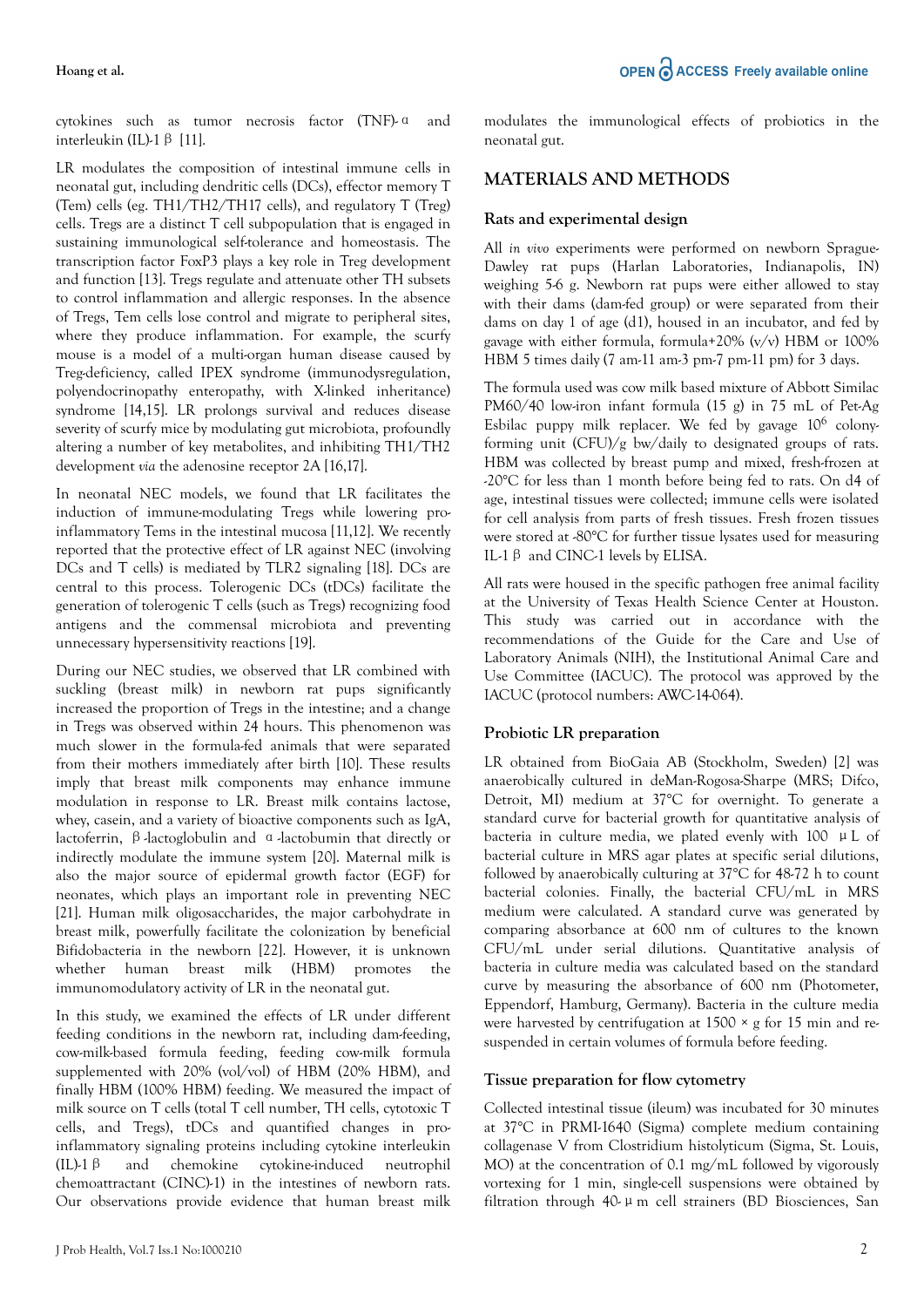Jose, CA). Cells were washed with MACS buffer consisting of phosphate-buffered saline, 0.5% bovine serum albumin (Hyclone Laboratories), and 2 mM EDTA (Lonza), and finally re-suspended in MACS buffer performing surface and intracellular staining using specific antibodies for further flow cytometric analysis.

#### **Flow cytometric analysis**

Cells were detected by immunofluorescent staining with flow cytometric analysis. Cell surfaces were stained by fluorochromeconjugated anti-rat antibodies, T cell panels included CD3 (G4.18), CD4 (OX-35), CD8a (OX-8) from BD Pharmingen (San Diego, CA). Intracellular staining for Foxp3 was performed with fixation/permeabilization kit according to the manufacturer's protocol (eBioscience, San Diego, CA) and detected with anti-Foxp3 (150D, BioLegend, San Diego, CA). DC panels included CD11b/c (OX-42), RT1D (MHC II, OX-17), CD103 (OX-62) from BioLegend. All samples were analyzed with BD FACSCalibur. Further, data were analyzed by using FlowJo software.

#### **Cytokine IL-1**β **and chemokine CINC-1 assays**

Ileal tissues were homogenized with 0.4 mL of RIPA lysis buffer (Cell Signaling Technology) mixed with a protease inhibitor cocktail (Sigma). After homogenizing, tissues were centrifuged at 13,200 g for 10 min at 4°C and the supernatants were collected. A DC protein assay (Bio-Rad) was performed to measure total protein in the tissue lysates by mg/mL using bovine serum albumin (BSA) as a standard. Rat ELISA cytokine kits (R&D Systems) were used according to manufacturer's protocol to measure IL-1β and CINC-1 levels in the collected samples. Cytokine levels measured were normalized by the concentrations of total protein measured in homogenized supernatants of ileal tissues and were reported as pg of IL-1  $\beta$  or CINC-1 per mg total protein.

#### **Statistics**

Experimental results were expressed as means ± SD. Statistical analysis was performed using one-way ANOVA (Graph Pad Prism 4.0; GraphPad Software, San Diego, CA). Dunnett's and Tukey's multiple-comparison tests were used for comparison of multiple groups with a control group or multiple groups. p value of <0.05 was considered statistically significant.

### **RESULTS AND DISCUSSION**

### **Different feedings shaped intestinal T cell populations in neonatal rats**

Following birth, environmental factors, nutritional constituents, and the rapidly emerging microbiota facilitate the maturation of the mucosal immune system. T lymphocytes generated in the thymus populate secondary lymphoid organs and generate a broad spectrum of adaptive T-cell immunity that ultimately plays a critical role in the establishment of life-long host–microbial homeostasis and antimicrobial host defense [23]. We measured the proportions of T cells including CD4+ TH and CD8+

cytotoxic T cells in the intestine and mesenteric lymph nodes of 4 days of age (d4) rats after receiving 3-days of different diets, starting on d1. We stained cells by antibodies recognizing T cell CD markers and analyzed the lymphocyte populations by using flow cytometry. The gating strategy to identify specific T cell populations including CD3+ T, CD4+ TH, CD8+ cytotoxic T and Foxp3+Treg cells is indicated in Supplemental Figure 1.

(1) Feeding source differentially regulated intestinal CD3+ T cell, CD4+ TH, and CD8+ cytotoxic T cells in neonatal rats.

CD3 is a T cell marker required for activation. We found that the percentage (mean  $\pm$  SD) of intestinal CD3+ T cells among total lymphocytes was  $7.6 \pm 4.7\%$  in dam-fed newborn rats, while it was significantly increased in neonatal rats fed with formula  $(23.9 \pm 6.3\%)$  (p<0.001).



**Supplementary Figure 1:** Gating strategy to define cell population. Representative flow cytometric plots from ileum of dam-fed were initially gated as "lymphocyte" populations (i) on forward scatter (FSC) side scatter (SSC) plot, followed by CD3+ T cells (ii), subsequently they were gated as CD4+ T (T helper, TH) cells (x-axis), CD8+ T (cytotoxic T) cells (y-axis), and CD4+CD8+ double positive (DP) T cells (iii). Finally, Foxp3+ Treg cells within the group of CD4-CD8+ (iv), or of CD4+CD8- (v), or of CD4+CD8+DP (vi) were identified and quantified.

The increase could be reduced by supplementation with either (a) probiotic LR, adding 20% of HBM to the formula, or (b) feeding HBM (100% HBM) (all p<0.001) (Figure 1a). Further analyzing CD4+ TH cells among these T cell population, we observed that feeding dam-fed newborn rats with LR increased TH cells in the rat intestine (p<0.01). Compared to dam-fed pups, formula also increased the proportion of TH cells (p<0.05), an effect which could be decreased by adding 20% HBM to the formula or feeding by gavage 100% HBM, either in the presence or absence of LR (all p<0.05) (Figure 1b). In addition, LR in HBM significantly reduced TH cells in the intestine compared to feed LR in dam-fed rats  $(p<0.01)$  or compared to feed LR in formula to rats ( $p \le 0.05$ ). This finding indicates that HBM is different from rat breast milk or formula in allowing LR to modulate the immune system (Figure 1b). Analysis of CD8+ cytotoxic T cells revealed that the percentage (mean  $\pm$  SD) of intestinal CD8+ T cells among the T lymphocyte population was  $70.4 \pm 15.1\%$  in dam-fed rats, which was significantly increased in rats receiving either formula containing 20% HBM (84.8  $\pm$  3.9%) or 100% HBM (93.3  $\pm$ 2.8%) ( $p \le 0.01$ ), regardless of the presence of LR (all  $p \le 0.001$ ).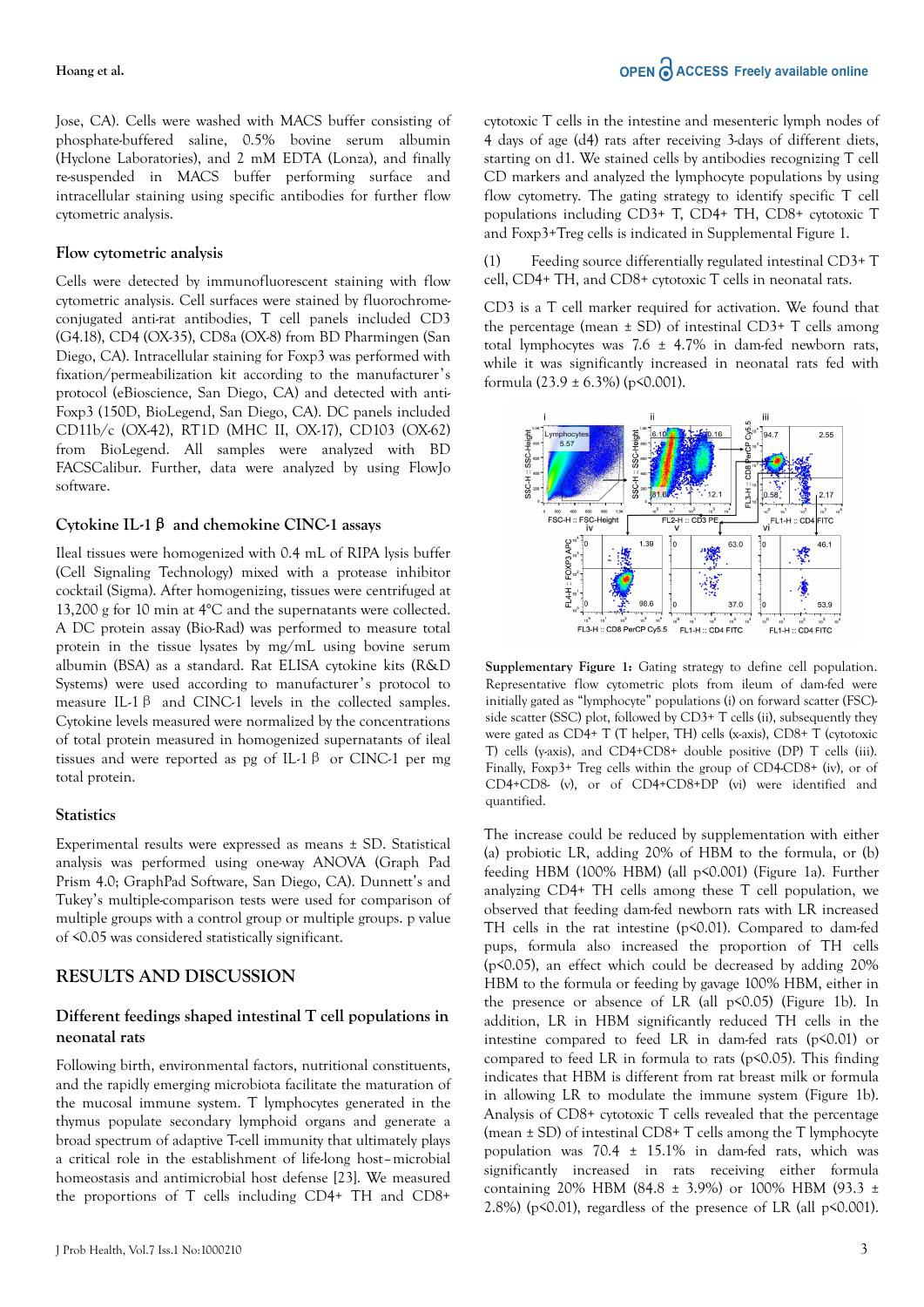CD8+ T cells were also increased in response to HBM feeding compared to formula feeding (p<0.05). Compared to feeding LR to dam-fed rats, feeding LR to formula, or to formula plus 20% HBM or to HBM increased the% of CD8+ T cells in the intestine of rats (Figure 1c). We observed high proportions of CD8+ T cells and CD4+CD8+ doubly positive (DP) T cell populations in the intestine of dam-fed rats. This finding was specific for rats but was not previously found in mice [10,12]. Finally, we found that formula and HBM (both 20% and 100%) without influenced by LR reduced the proportion of intestinal CD4+CD8+ DP T cells in neonatal rats (Figure 1d). These findings in our studies show that human breast milk can reduce and modulate formula-induced intestinal gut immune activation in the early days of the newborn rat's life.



**Figure 1:** Frequencies of T cell subsets: (a) CD3+, (b) CD4+, (c) CD8+, and (d) CD4+CD8+ DP amongst cells in the ileum of newborn rats exposed to different feeding regimens. In each feeding group, a dot represents one rat. The line in each group represents the mean value. Animal numbers in groups were n=6-19. Multiple group comparisons were performed using one way ANOVA with post hoc Tukey's test. The multiple group comparisons with significant p values (p<0.05,<0.01, or<0.001) are indicated in the Figures.

(2)Human breast milk promoted the modulation of LR on Tregs in the intestine of neonatal rats.

Amongst CD4+ TH cells, Foxp3+ Treg cells are the master regulators, which attenuate other TH subsets to induce selftolerance and control inflammation [24]. We focused on intestinal Foxp3+ Tregs (Figure 2). We found that formulafeeding significantly reduced the % of Tregs compared to damfeeding (p<0.01). Feeding rats with HBM increased the percentage of Tregs by about 8% in formula-fed subjects (p<0.01). Comparing the groups of formula-fed mice with formula+20% HBM mice, 10 out of 15 mice in the formula +20% HBM group had an increase the mean value of Tregs; however, only 4 out of 19 mice that were exclusively formula-fed had an increase in mean value of % Tregs (dotted rectangles in Figure 2). These results indicate that human breast milk (whether amounting to 20% or 100% of the milk supplied) facilitates the generation of intestinal Tregs.



**Figure 2:** Percentages of Foxp3+ Treg cells among CD4+ T cells in the ileum of newborn rats exposed to different feeding regimens. In each feeding group, a dot represents one rat. The line in each group represents the mean value. Animal numbers in groups were n=6-19. Multiple group comparisons were performed using one way ANOVA with post hoc Tukey's test. The multiple group comparisons with significant p values (p<0.05,<0.01, or<0.001) are indicated in the Figures. Dotted rectangles indicate the numbers of rats with % of Tregs greater than or equal to the mean % of Tregs in Formula+20% HBMfed rat pups.

Previous studies indicated that when LR was fed to newborn dam-fed rats, it increased the % of intestinal Tregs almost immediately at d1 and d2 of age. Subsequently, the % of gut Tregs rose to similar level between two groups at d3 and d4 of age (reaching a level of ~40% of total TH cells). This phenomenon was observed in dam-fed rats but not in formulafed pups [10], indicating that there may be a synergistic effect between breast milk and LR. In the present study, results indicated that LR fed dam-fed rats did not change the % Tregs at d4 of age of rats compared to dam-fed rats without LR feeding  $(44.5 \pm 13.5\% \text{ vs. } 42.2 \pm 8.6\%).$  When all subjects were analyzed collectively, LR-fed formula-fed rats also did not result in an increase in the % of Tregs compared to formula-fed only rats (34.7 ± 19.9% vs. 27.9 ± 11.4%). However, addition of 20% HBM to formula while feeding LR increased the % of Tregs in the intestine of rats compared to formula alone (43.4 ± 9.1% *vs.*  $27.9 \pm 11.4\%$ , p<0.05). The most pronounced effect was seen when comparing rats fed with 100% HBM; in this group, feeding LR powerfully increased % of Tregs to  $75.0 \pm 8.6\%$  in the intestine. Compared to formula+LR,; to formula+20% HBM +LR, or to 100% HBM, this result was quite significant (all p<0.01) (Figure 2). These results indicated that human breast milk strongly promotes the effect of LR on intestinal Tregs.

Recent studies have demonstrated that milk could stabilize Foxp3 expression and Treg differentiation [25]. This process is mediated by amino acids in the milk, such as essential branchedchain amino acids (promoting the secretion of insulin) and tryptophan (increasing the secretion of hepatic insulin-like growth factor-1 (IGF-1)); by milk-enriched mRNAs and microRNAs; and by exosomal transforming growth factor-β (TGF-β). Amino acids and growth hormone were found to synergistically activate the phosphoinosite-3 kinase (PI3K)-Akt and the nutrient-sensitive kinase mechanistic target of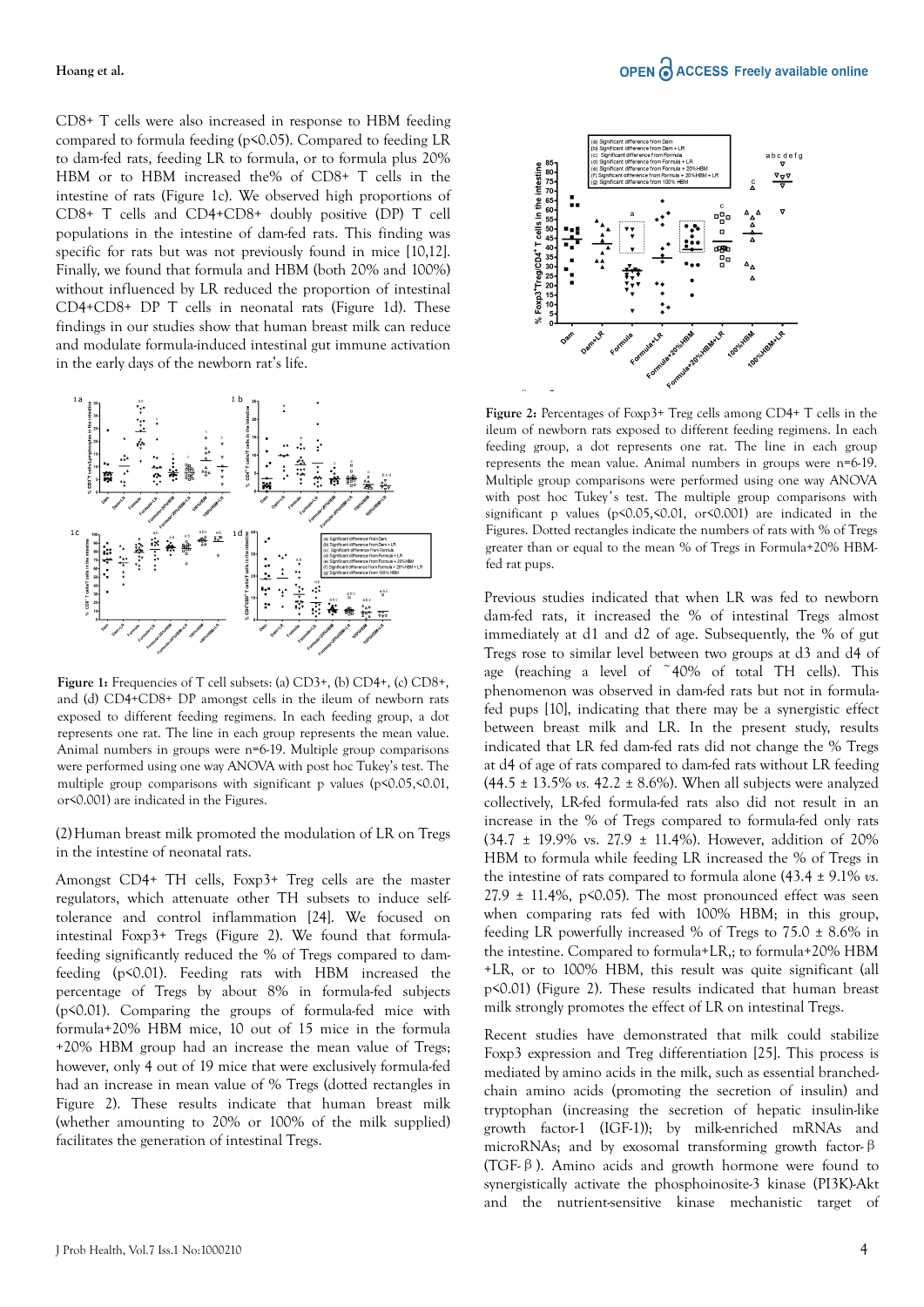rapamycin complex 1 (mTORC1). The Akt-mTORC1 axis controls Foxp3 expression; thus, a well-balanced transfer of critical amino acids *via* breastfeeding appears to control AktmTORC1-mediated Treg differentiation. Formula, conversely, contains proteins, which may disturb the Akt pathway activation [25]. Human breast milk is also enriched in microRNAs, which promote DNA demethylation at the Treg-specific demethylated region (TSDR) to stabilize Foxp3 expression. Finally, milkderived exosomal TGF-β activates the transcriptional factor SMAD3 to enhance Foxp3 expression *via* binding to the conserved non-coding sequence 1 (CNS1) of Foxp3 [26]. All of this evidence indicates that milk promotes the stabilization of Foxp3 and promotes long-lasting Treg differentiation, crucial in preventing atopic and autoimmune diseases postnatally.

## **Different feedings affected intestinal dendritic cells (DCs) in neonatal rats**

Probiotics support mucosal immunity in ways that are similar to the commensal bacteria in the human gut. They interact with DCs to induce DC maturation, with the primed tolerogenic DCs being capable of driving the development of Treg cells [27]. We defined cell populations of intestinal DCs by flow analysis as follows: total dendritic cells (CD11c+), mature DC (MHC II+), and tolerogenic DCs (tDCs) (CD103+). Results are shown in Figure 3a.

Our studies showed that intestinal CD11c+ DCs increased in formula-fed newborn rats compared to dam-fed rats (p<0.05). Human breast milk (either 20% HBM added to formula ( $p$ <0.01) or 100% HBM ( $p$ <0.001)) reduced formula feedingassociated increased DCs in the intestine of rats with either in the presence of absence of LR (Figure 3b). Adding LR to the formula did not further reduce the% of DCs in the intestine (Figure 3b).

However, addition of 20% HBM to formula increased MHCII+ DCs in the intestine of rats compared to rats fed formula only (p<0.01). Interestingly, feeding LR in HBM significantly boosted MHCII+ DCs compared to rats fed with HBM alone (p<0.01), with the highest levels compared to all other groups. Apparently, LR in HBM significantly increased MHCII+ DCs compared to LR fed to dam-fed rats (p<0.001), to formula-fed rats (p<0.01), or to formula+20% HBM rats ( $p \le 0.05$ ) (Figure 3c).

Besides priming T cell differentiation, mature DCs can limit effector T cell responses and promote immune tolerance [28]. The subset of DCs with steady-state tolerogenic properties is defined as the population of CD103+ DCs present into the intestinal mucosa, DC's that play a central role in enforcing tolerance to commensal bacteria and food antigens [29]. We examined CD103+ DCs in the intestine of newborn rats. We observed that feeding LR to formula+20% HBM- or to HBM-fed rat pups significantly increased the percentage of intestinal CD103+ DCs. In addition, LR feeding to 100% HBM-fed pups enhanced the% of CD103+ DCs compared to 100% HBM alone (Figure 3d).



**Figure 3:** Frequency of different classes of DC's. (a) Gating strategy to define cell populations. Representative flow cytometric plots from ileum samples of dam-fed were initially gated on the " whole " population (i) on a forward scatter (FSC)-side scatter (SSC) plot, followed by CD11b/c+ dendritic cells (DCs)(ii). Subsequently, MHCII +DCs were identified (iii), and differentiated CD103+ DCs were quantified (iv). Frequency of (b) CD11b/c+ dendritic cells; (c) MHCII+ DCs, and (d) CD103+ tolerogenic DCs in the ileum of newborn rats with different feeding regimens. In each feeding group, each dot represents a single rat pup. The horizontal line in each group represents the mean value. Animal numbers in groups, n=6-19 pups. Multiple group comparisons were performed using one way ANOVA and post hoc Tukey's test. The multiple group comparisons with significant p values (p<0.05,<0.01, or<0.001) are indicated in the Figures.

Intestinal resident tDCs (CD11c+CD103+ DCs) play an important role in the process of Treg differentiation [30]. They are required for the induction of tolerogenic immune responses and contribute to the control of inflammatory responses and homeostasis in the intestinal mucosa by orchestrating the conversion of naïve T cells into Foxp3+ Tregs [29]. Functionally specialized CD103+ DCs derived from the small intestinal lamina propria appear to be the only cells able to regulate T cell homing [31]. Whether intestinal DCs act to allow tolerance (as tDCs) or to enhance immunity (inflammatory DCs), gut microbiota are believed to have a key role-via direct action (microbe-DCs) and/or indirect interactions (microbe-epitheliumcytokine-DCs) [32]. We observed that both human breast milk and LR reduce the percentage of total DCs in the intestinal mucosa, while more importantly interacting with each other to increase tDCs in the intestine.

### **Human breast milk and** *Lactobacillus reuteri* **modulate immune responses**

Compared to formula feeding, breastfeeding has long been associated with lower infant morbidity and mortality, as well as with reduced incidence and severity of infections and immunerelated diseases. Human breast milk beneficially influences neonatal gut microbiota acquisition, which represents a crucial stage in gut maturation, metabolic and immunologic programming [33]. In addition to the wide range of bioactive components, including digestive and antioxidative enzymes, growth factors, antimicrobial compounds, antibodies and cytokines, human breast milk is a source of viable commensal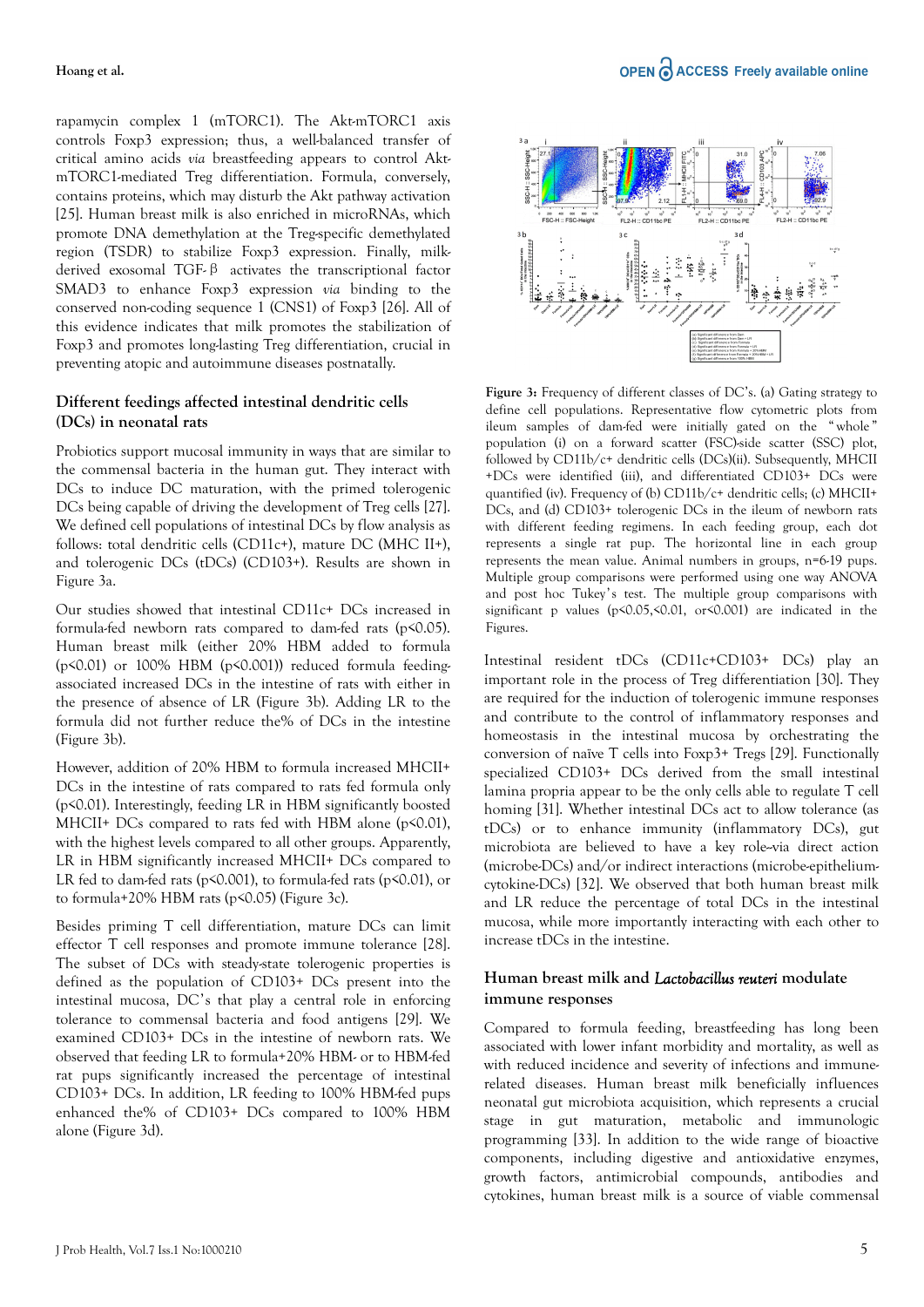maternal bacteria capable of colonizing the neonatal gut. Both Bifidobacteria and Lactobacilli isolated from human breast milk have been studied and shown to facilitate Foxp3-Treg responses in the small intestine and to exert anti-inflammatory intestinal immune responses [33].

In our study, we quantified levels of IL-1 $\beta$ , a pro-inflammatory lymphocyte-activating cytokine [34], and CINC-1, a leukocyteaggregating chemokine which has shown to mediate inflammatory pathways by the release of amines [35]. We measured levels of these two cytokines in the intestines of newborn rats subjected to different sources of nutrition at birth. The data showed significance differences in between the groups that each have unique sources of milk or null, with or without LR (Figure 4). Levels of IL-1  $\beta$  significantly increased in formula fed newborns when compared to dam-fed controls (Figure 4a) (p<0.001). Intervention with 100% HBM, with or without LR produced a significant reduction of IL-1β compared to newborns solely formula-fed (P<0.001). In addition, we observed that LR in 100% HBM significantly reduced IL-1β level compared to LR in 20% HBM. Formula feeding increased levels of CINC-1 in the intestine (Figure 4b) when compared to damfed controls, whereas HBM (20% HBM or 100% HBM) reduced the formula-increased levels of CINC-1 (p<0.001). In addition, LR, when was supplemented in formula, was able to decrease formula-induced CINC-1 levels (p<0.01). The results indicate that HBM and LR supplementation have the capacity to modulate the cytokine responses that occur with formula feeding.



**Figure 4:** Levels of IL-1β and CINC-1 in intestinal tissue lysates of newborn rats exposed to different feeding regimens. IL-1β and CINC-1 in the intestinal tissue lysates were detected by using ELISA. The concentrations of IL-1 $\beta$  and CINC-1 were normalized by total protein levels in the intestinal tissue lysates, expressed as pg/mg total protein. Animal numbers in group0s were n=6-19. Multiple group comparisons were performed using one way ANOVA with post hoc Tukey's test. The multiple group comparisons with significant p values (p<0.05,<0.01, or<0.001) are indicated in the Figures.

The mechanisms by which human breast milk accentuates immune modulation in response to LR are still undefined and may be multifactorial. Human breast milk harbors structurally diverse, non-digestible oligosaccharides (human milk oligosaccharides, HMOs) that can enhance the growth of beneficial bacteria, such as Bifidobacteria [36]. We have found that LR when cultured grows better in human breast milk than in cow-milk based formula [37]. Animal milk (cow milk or goat milk) contains much less oligosaccharides than human milk, even though goat milk contains five to eight times higher levels of oligosaccharides (3-sialyllactose, 6-sialyllactose, disialyllactose, N-glycolylneuraminyllactose, 3-galactosyllactose, Nacetylglucosaminyllactose, and lacto-N-hexose) than cow milk [38]. For rat milk, a study showed that it contains 10-times higher protein levels and greater amounts of glycerophosphocholine and phosphocholine than human milk [39]. However, no data currently are available for oligosaccharides in rat milk. How HMOs and/or other factors in human breast milk facilitate LR growth requires further investigation. Human breast milk may also promote LR' s interaction with other gut bacteria, thereby indirectly, modulating immune homeostasis in the intestine.

## **CONCLUSION**

Human breast milk reduces the inflammatory milieu (immune cells and cytokines/chemokines) in the intestine of newborn rat pups caused by consumption of cow milk-based formula. It makes biological sense that a probiotic such as LR would adapt best when given with the human milk that was its original source. However, it is even more interesting that its biological function (immune modulation) is enhanced when administered with human milk. These findings have led us to begin investigating the metabolic products of LR grown in different human milk samples [40]. Some of these products may have hitherto unknown properties on the innate intestinal immune system.

## **ACKNOWLEDGMENTS**

We thank Dr. Syed Shahrukh Hashmi from the Pediatric Research Center, Department of Pediatrics, the University of Texas Health Science Center at Houston for assisting in statistical analysis. Elizabeth Donnachie from Gulf States Hemophilia Center at the University of Texas Health Science Center at Houston for assisted in operating BD FACSCalibur. We also thank Dr. Eamonn Connolly from BioGaia AB (Stockholm, Sweden) for providing probiotic *Lactobacillus reuteri* DSM 17938.

## **AUTHOR'S CONTRIBUTION**

Y Liu and JM Rhoads organized the funding, and planned the project. Y Liu and TK Hoang wrote the manuscript. TK Hoang, J Freeborn, T Wang, and B He performed the experiments including gavage feeding newborn rats, sample collection and processing and assessment. TK Hoang and DQ Tran contributed to immune cell analysis by using flow cytometer and flowJo software. T Mai, J Freeborn and S Park helped with statistical analyzing data. JM Rhoads, DQ Tran and S Roos critically reviewed the manuscript. All of the authors listed above approved the final version of the manuscript for submission.

## **REFERENCES**

1. Walter J, Britton RA, Roos S. Host-microbial symbiosis in the vertebrate gastrointestinal tract and the *Lactobacillus reuteri* paradigm. Proc Natl Acad Sci U S A. 2011;1:4645-4652.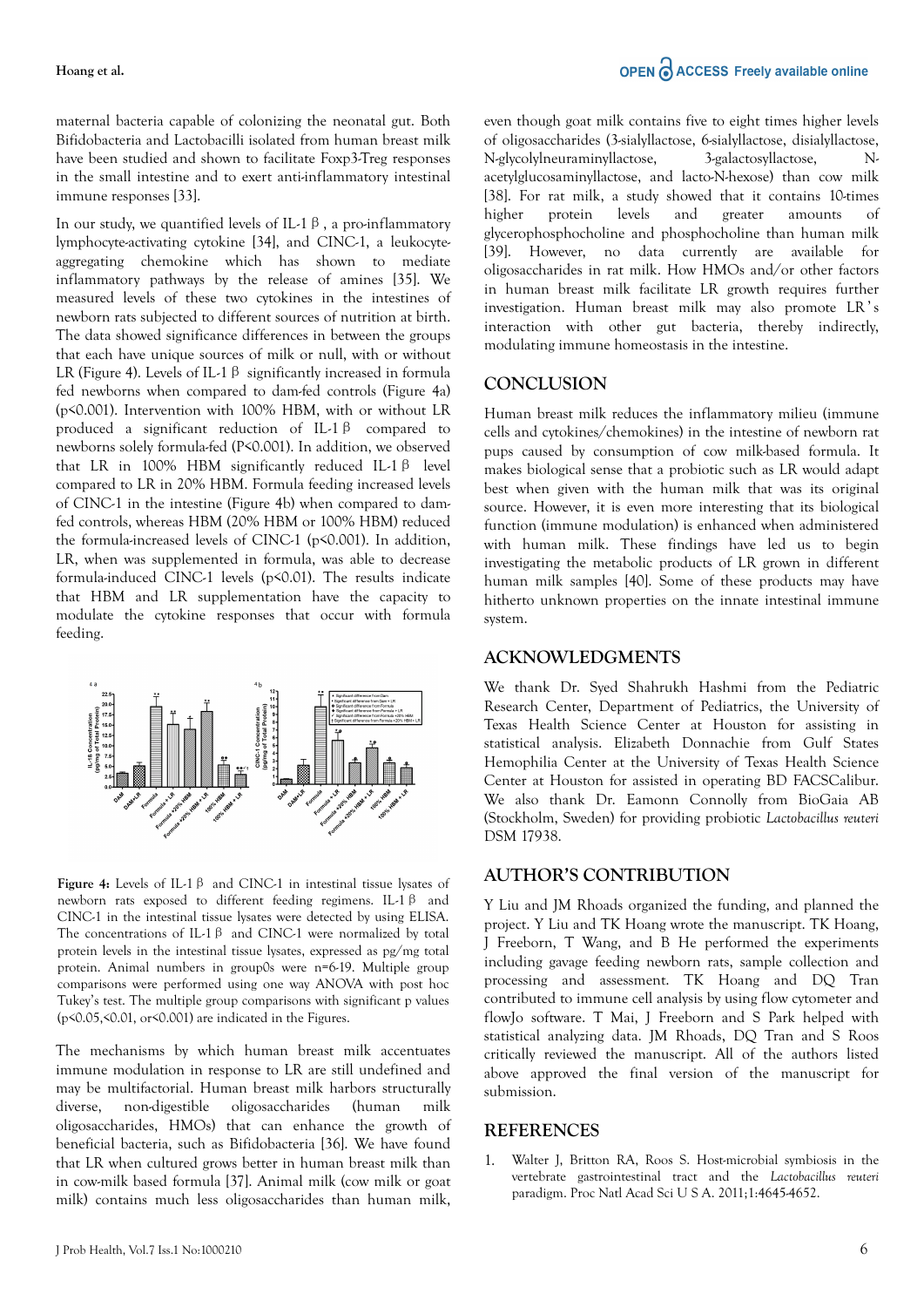- 2. Rosander A, Connolly E, Roos S. Removal of antibiotic resistance gene-carrying plasmids from *Lactobacillus reuteri* ATCC 55730 and characterization of the resulting daughter strain, L. reuteri DSM 17938. Appl Environ Microbiol. 2008;74:6032-6040.
- 3. Oncel MY, Sari FN, Arayici S, Guzoglu N, Erdeve O. *Lactobacillus reuteri* for the prevention of necrotising enterocolitis in very low birthweight infants: a randomised controlled trial. Arch Dis Child Fetal Neonatal. 2014;99:110-115.
- 4. Rojas MA, Lozano JM, Rojas MX, Rodriguez VA, Rondon MA. Prophylactic probiotics to prevent death and nosocomial infection in preterm infants. Pediatrics. 2012;130:1113-1120.
- 5. Francavilla R, Lionetti E, Castellaneta S, Ciruzzi F, Indrio F. Randomised clinical trial: *Lactobacillus reuteri* DSM 17938 vs. placebo in children with acute diarrhoea--a double-blind study. Aliment Pharmacol Ther. 2012;36:363-369.
- 6. Shornikova AV, Casas IA, Isolauri E, Mykkanen H, Vesikari T. *Lactobacillus reuteri* as a therapeutic agent in acute diarrhea in young children. J Pediatr Gastroenterol Nutr. 1997;24:399-404.
- 7. Sung V, Collett S, de GT, Hiscock H, Tang M. Probiotics to Prevent or Treat Excessive Infant Crying: Systematic Review and Meta-analysis. JAMA Pediatr. 2013;167:1150-1157.
- 8. Lin YP, Thibodeaux CH, Pena JA, Ferry GD, Versalovic J. Probiotic *Lactobacillus reuteri* suppress proinflammatory cytokines *via* c-Jun. Inflamm Bowel Dis. 2008;14:1068-1083.
- 9. Liu Y, Fatheree NY, Mangalat N, Rhoads JM. Human-derived probiotic *Lactobacillus reuteri* strains differentially reduce intestinal inflammation. Am J Physiol Gastrointest Liver Physiol. 2010;299:1087-1096.
- 10. Liu Y, Fatheree NY, Dingle BM, Tran DQ, Rhoads M. *Lactobacillus reuteri* DSM 17938 changes the frequency of Foxp3+ regulatory T cells in the intestine and mesenteric lymph node in experimental necrotizing enterocolitis. PLoS ONE. 2013;8(2): 56547.
- 11. Liu Y, Fatheree NY, Mangalat N, Rhoads JM. *Lactobacillus reuteri* strains reduce incidence and severity of experimental necrotizing enterocolitis *via* modulation of TLR4 and NF-kappaB signaling in the intestine. Am J Physiol Gastrointest Liver Physiol. 2012;302:608-617.
- 12. Liu Y, Tran DQ, Fatheree NY, Marc RJ. *Lactobacillus reuteri* DSM 17938 differentially modulates effector memory T cells and Foxp3+ regulatory T cells in a mouse model of necrotizing enterocolitis. Am J Physiol Gastrointest Liver Physiol 2014;307:177-186.
- 13. Ohkura N, Kitagawa Y, Sakaguchi S. Development and maintenance of regulatory T cells. Immunity. 2013;38:414-423.
- 14. Bennett CL, Ochs HD. IPEX is a unique X-linked syndrome characterized by immune dysfunction, polyendocrinopathy, enteropathy, and a variety of autoimmune phenomena. Curr Opin Pediatr. 2001;13:533-538.
- 15. Wildin RS, Ramsdell F, Peake J, Faravelli F, Casanova JL. X-linked neonatal diabetes mellitus, enteropathy and endocrinopathy syndrome is the human equivalent of mouse scurfy. Nat Genet. 2001;27:18-20.
- 16. He B, Hoang TK, Wang T, Ferris M, Taylor CM. Resetting microbiota by *Lactobacillus reuteri* inhibits T reg deficiency-induced autoimmunity *via* adenosine A2A receptors. J Exp Med. 2017;214:107-123.
- 17. He B, Hoang TK, Tran DQ, Rhoads JM, Liu Y. Adenosine A2A Receptor Deletion Blocks the Beneficial Effects of *Lactobacillus reuteri* in Regulatory T-Deficient Scurfy Mice. Front Immunol. 2017;8:1680.
- 18. Hoang TK, He B, Wang T, Tran DQ, Rhoads JM. Protective effect of *Lactobacillus reuteri* DSM 17938 against experimental necrotizing

enterocolitis is mediated by Toll-like receptor 2. Am J Physiol Gastrointest Liver Physiol. 2018.

- 19. Mann ER, Landy JL, Bernardo D, Peake ST, Hart AL. Intestinal dendritic cells: Their role in intestinal inflammation, manipulation by the gut microbiota and differences between mice and men. Immunol Lett. 2013;150:30-40.
- 20. Andreas NJ, Kampmann B, Mehring Le-Doare K. Human breast milk: A review on its composition and bioactivity. Early Hum Dev. 2015;91:629-635.
- 21. Dvorak B. Epidermal growth factor and necrotizing enterocolitis. Clin Perinatol. 2004;31:183-192.
- 22. Lewis ZT, Mills DA. Differential Establishment of Bifidobacteria in the Breastfed Infant Gut. Nestle Nutr Inst Workshop Ser. 2017;88:149-159.
- 23. Garcia AM, Fadel SA, Cao S, Sarzotti M. T cell immunity in neonates. Immunol Res. 2000;22:177-190.
- 24. Tran DQ, Ramsey H, Shevach EM. Induction of FOXP3 expression in naive human CD4+FOXP3 T cells by T-cell receptor stimulation is transforming growth factor-beta dependent but does not confer a regulatory phenotype. Blood. 2007;110:2983-2990.
- 25. Melnik BC, John SM, Carrera-Bastos P, Schmitz G. Milk: a postnatal imprinting system stabilizing FoxP3 expression and regulatory T cell differentiation. Clin Transl Allergy. 2016;6: 18.
- 26. Melnik BC, John SM, Schmitz G. Milk: An epigenetic inducer of FoxP3 expression. J Allergy Clin Immunol. 2016;138:937-938.
- 27. Smits HH, Engering A, van der KD, de Jong EC, Schipper K. Selective probiotic bacteria induce IL-10-producing regulatory T cells *in vitro* by modulating dendritic cell function through dendritic cell-specific intercellular adhesion molecule 3-grabbing nonintegrin. J Allergy Clin Immunol. 2005;115:1260-1267.
- 28. Mascanfroni ID, Yeste A, Vieira SM, Burns EJ, Patel B. IL-27 acts on DCs to suppress the T cell response and autoimmunity by inducing expression of the immunoregulatory molecule CD39. Nat Immunol. 2013;14:1054-1063.
- 29. Scott CL, Aumeunier AM, Mowat AM. Intestinal CD103+ dendritic cells: master regulators of tolerance? Trends Immunol. 2011;32:412-419.
- 30. Iliev ID, Spadoni I, Mileti E, Matteoli G, Sonzogni A. Human intestinal epithelial cells promote the differentiation of tolerogenic dendritic cells. Gut. 2009;58:1481-1489.
- 31. Stock A, Napolitani G, Cerundolo V. Intest inal DC in migrational imprinting of immune cells. Immunol Cell Biol. 2013;91:240-249.
- 32. Swiatczak B, Rescigno M. How the interplay between antigen presenting cells and microbiota tunes host immune responses in the gut. Semin Immunol. 2012;24: 43-49.
- 33. Jost T, Lacroix C, Braegger C, Chassard C. Impact of human milk bacteria and oligosaccharides on neonatal gut microbiota establishment and gut health. Nutr Rev. 2015;73:426-437.
- 34. Dosh RH, Jordan-Mahy N, Sammon C, Le MC. Interleukin 1 is a key driver of inflammatory bowel disease-demonstration in a murine IL-1Ra knockout model. Oncotarget. 2019;10:3559-3575.
- 35. Lorenzetti BB, Veiga FH, Canetti CA, Poole S, Cunha FQ. Cytokine-induced neutrophil chemoattractant 1 (CINC-1) mediates the sympathetic component of inflammatory mechanical hypersensitivitiy in rats. Eur Cytokine Netw. 2002;13:456-461.
- 36. Underwood MA, Davis JCC, Kalanetra KM, Gehlot S, Patole S. Digestion of Human Milk Oligosaccharides by Bifidobacterium breve in the Premature Infant. J Pediatr Gastroenterol Nutr. 2017; 65:449-455.
- 37. Mai T, Liu Y, Hoang TK, He B, Tran DQ. Human breast milk promotes microbial proliferation and improves the